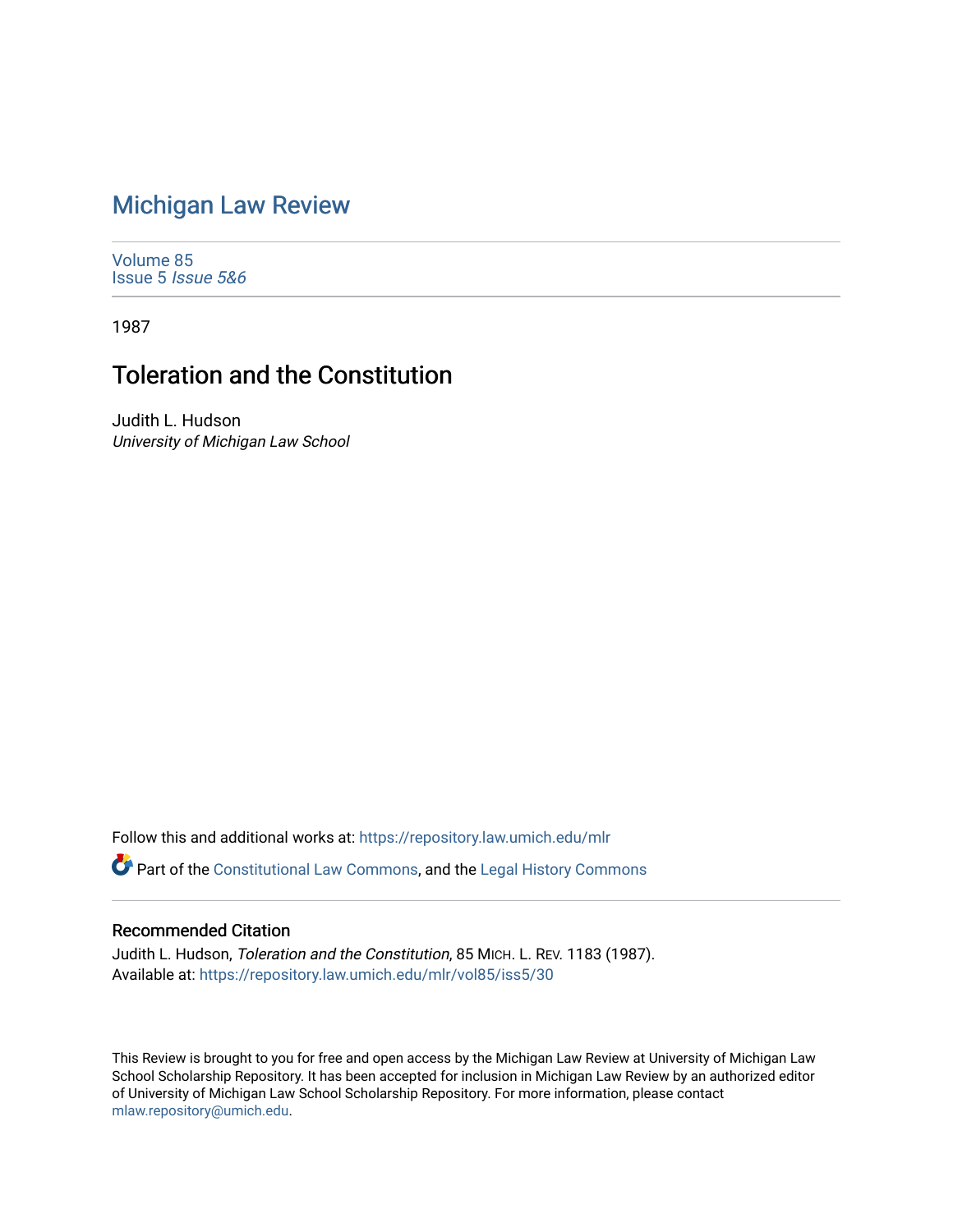TOLERATION AND THE CONSTITUTION. By *David A.J. Richards.*  New York: Oxford University Press. 1986. Pp. xvii, 348. \$29.95.

In his book *Toleration and the Constitution,* Professor David A.J. Richards1 ambitiously attempts to synthesize diverse ideas of modem thought into a new concept of constitutional interpretation. Richards tackles political and legal theory, history, psychology, sociology, and even literary theory in this book; his results, while certainly thoughtprovoking, are often less than coherent. These various disciplines, according to Richards, share the common themes of toleration and the "right to conscience," themes which explain and clarify the political values that underlie the Constitution.

Part I of this four-part book surveys a variety of legal and political theories put forward by John Hart Ely,<sup>2</sup> Learned Hand,<sup>3</sup> Herbert Wechsler,<sup>4</sup> Frederick Schauer,<sup>5</sup> and others. These theories are found wanting because they fail to take proper account of general moral and political theory in constitutional interpretation. Some theories, such as Raoul Berger's originalism which emphasizes the Framers' intent, are found to be too historically dependent; others, such as Ely's process-oriented approach which edits out historical doctrines inconsistent with its concepts, are too historically independent. Richards proposes instead a rights-based constitutional theory, and puts forward Ronald Dworkin's rights thesis<sup>6</sup> as a model. Richards claims that his theory, which emphasizes "fit" or precedent, as well as background rights, will pull together "an approach that yields at once a fidelity to our history and a more critically defensible political theory" (p. 21). Richards, by applying Dworkin's model to American constitutional history, comes up with the interpretive concept that he believes best accounts for the historical traditions and background ethics of constitutional jurisprudence: "a contractarian model calling for ob-

<sup>1.</sup> Professor of Law at New York University School of Law and author of several ethics books, including SEX, DRUGS, DEATH AND THE LAW (1982) which was awarded the Best Book in Criminal Justice Ethics in 1982.

<sup>2.</sup> *See* J. ELY, DEMOCRACY AND DISTRUST (1980).

<sup>3.</sup> *See* L. HAND, BILL OF RIGHTS (1968).

<sup>4.</sup> *See* Wechsler, *Toward Neutral Principles of Constitutional Law,* 73 HARV. L. REv. l (1959).

<sup>5.</sup> *See* Schauer, *An Essay on Constitutional Language,* 29 UCLA L. REv. 797 (1982).

<sup>6.</sup> *See* R. DWORKIN, TAKING RIGHTS SERIOUSLY 81-130 (1977). The rights thesis is a theory of adjudication suggesting how judges should decide "hard cases." Dworkin proposes that when faced with a new, hard case, a judge should first search for the principle in prior decisions which will best explain the new case; the judge should then modify or reinterpret (perhaps even overrule) the principle by reference to background political rights of the legal system. Thus, "[t]he rights thesis has two aspects. Its descriptive aspect explains the present structure of the institution of adjudication. Its normative aspect offers a political justification for that structure." *Id.* at 123.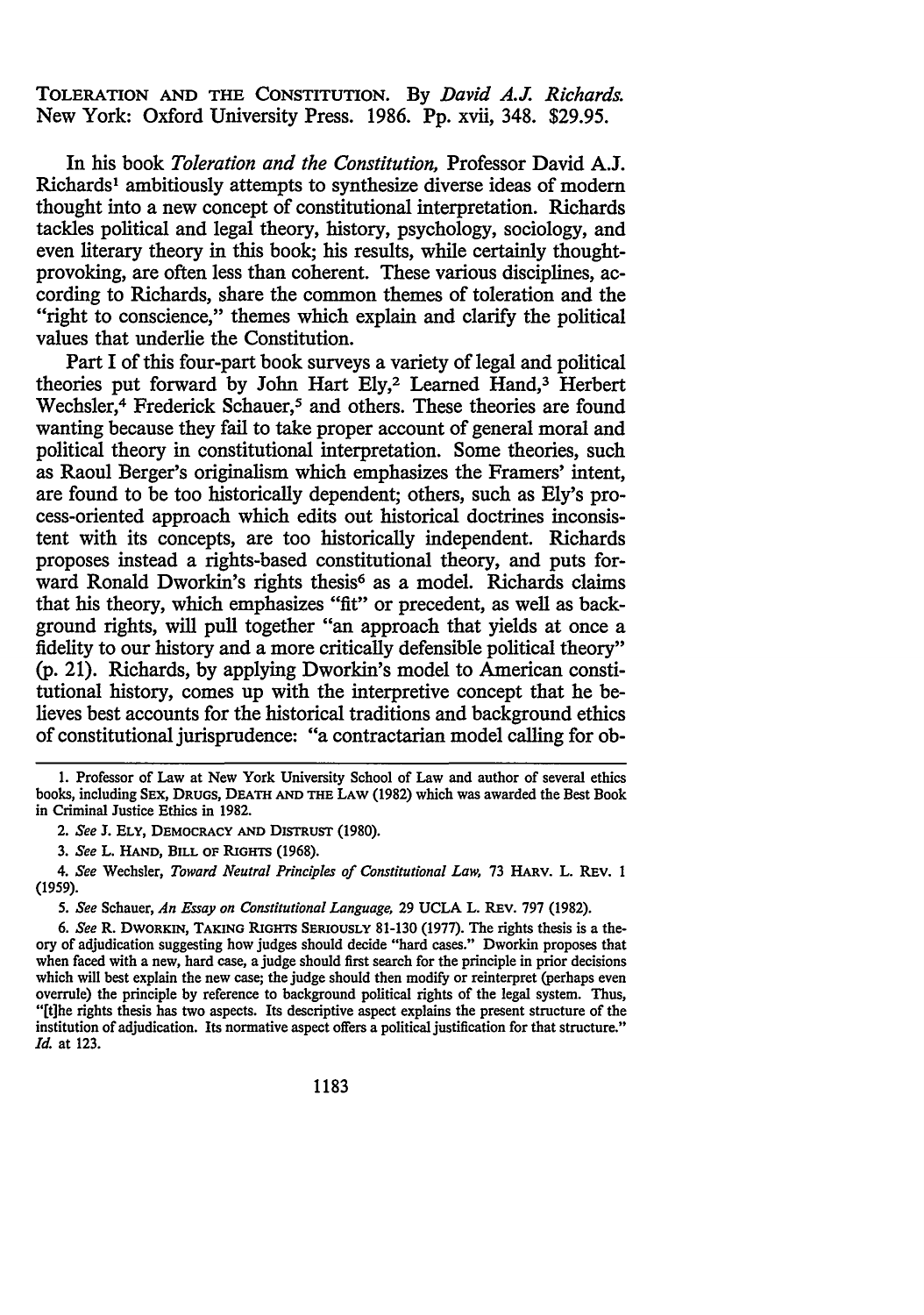servance by the state of predictable and orderly constraints that acknowledge and express the dignity of persons and citizens as free, rational, and equal" (p. 56).

The latter three parts of the book examine religious liberty, free speech, and the right to privacy. Richards believes that these constitutional guarantees reflect the basic recognition of freedom, equality, and right to conscience.

Richards' analysis of religious liberty — the free exercise and antiestablishment clauses of the first amendment<sup>7</sup> — is markedly historical. He identifies the "inalienable right to conscience" as the central value of both religious and political thought by drawing on social psychology's theories of rational personhood, Christianity's treatment of individual conscience, and the development of contractarian political theory by Locke, Bayle, Rousseau, Kant, and Rawls.

"The natural consequence of the argument for an inalienable right to conscience is universal toleration" (p. 95). The concern for religious toleration, according to Richards, inspired the Framers to create the religion clauses and over time has motivated the Court to expand the protection provided for religion and ethical conscience. Thus, Richards sees the moral right to conscience as a background right, in Dworkin's sense, underlying and making interpretive sense of the religion clauses.

Part III of the book describes how the same right to conscience which underlies the religion clauses lies behind the Constitution's free speech guarantees. Once again, Richards begins by elaborating the ways in which speech and writing are exercises of an individual's moral independence, and then moves on to an analysis of free speech jurisprudence.

According to Richards, the Supreme Court has adequately protected freedom of speech in the areas of subversive advocacy, group libel, offense in the public forum, obscenity, and commercial speech. While protection, especially in the context of obscenity could be broader, Richards believes that the Supreme Court understands and is committed to the theme of moral independence and a right to conscience.

Richards disapproves, however, of two other areas of free speech jurisprudence in which he believes "the Supreme Court has failed to understand such principles of equal respect" (p. 215). First, in the area of regulating campaign finances, the Court erred by striking down expenditure limitations as an inhibition of free speech interests.<sup>8</sup> Second, the Court has failed to encourage laws requiring equal access to

<sup>7. &</sup>quot;Congress shall make no law respecting an establishment of religion, or prohibiting the free exercise thereof. . . ." U.S. CONST. amend. I.

<sup>8.</sup> *See* Buckley v. Valeo, 424 U.S. 1 (1976).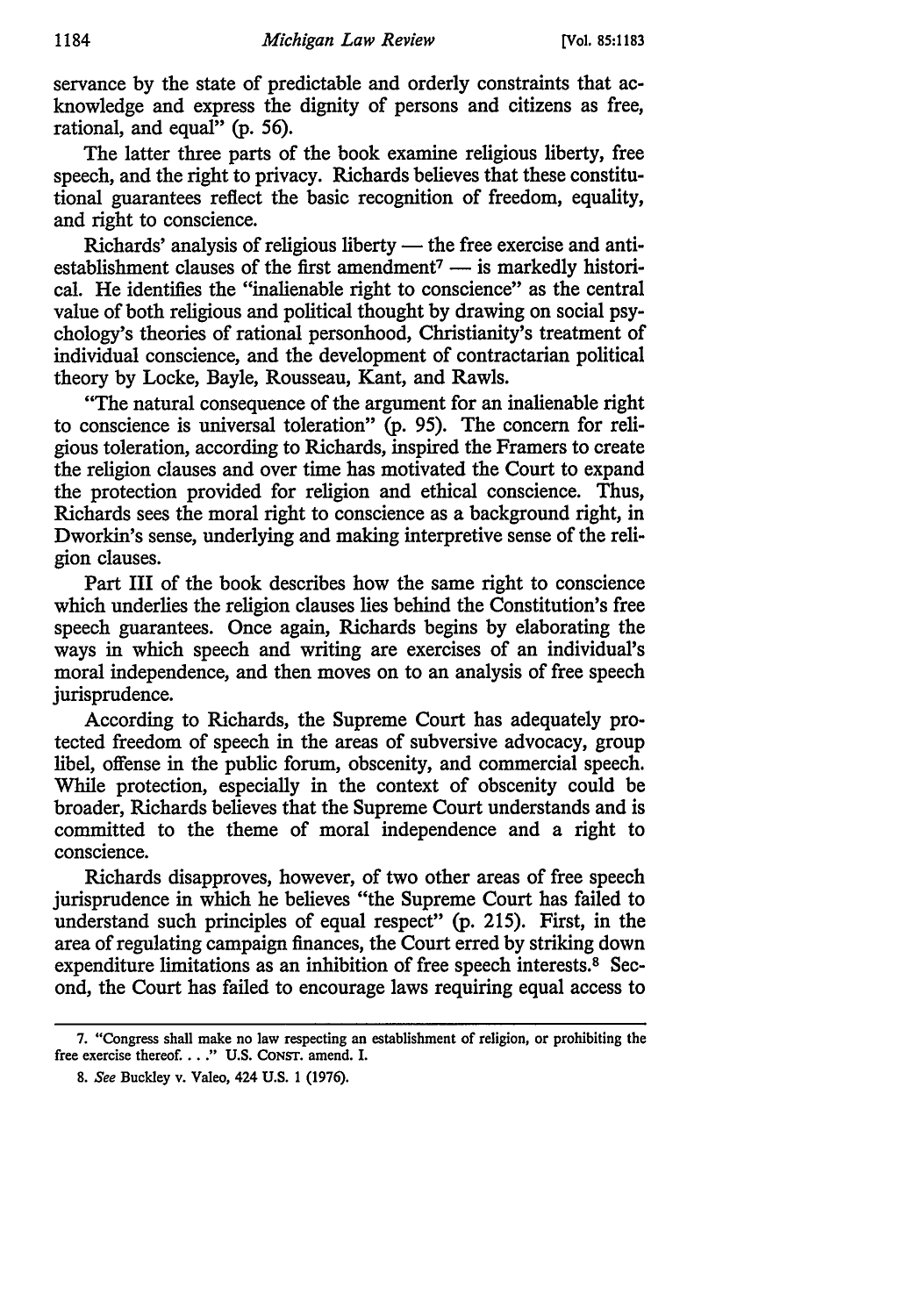newspapers as a function of the right of free access to public forums.<sup>9</sup> In both of these areas Richards seems to find inadequate attention being paid to the inability of certain minorities and economically disadvantaged people to make themselves heard. He argues that the modem state has a responsibility "to assure the rich matrix of public forums" (p. 221) in order to help equalize power among differing ideas. Again, Richards believes such equalization is essential to principles of freedom and personal autonomy.

Richards realizes that his thesis, applied to the areas of religious liberty and free speech, is relatively uncontroversial since these areas are "settled features of our law" (p. 227). In Part IV, Richards goes further out on the limb by arguing that this right to conscience should expand the less-settled constitutional right to privacy. Again, Richards first develops the connections between contractarian political theory, a right to conscience, and constitutional privacy, and then applies his theory to privacy jurisprudence in an attempt to explain and justify the Supreme Court's decisions.

Richards points out that constitutional privacy guarantees are neither found in the language of the Constitution, nor justified by political theories about shifting moral consensus or the harm principle. The theory of shifting moral consensus argues that when public opinion about what is morally wrong changes, constitutional adjudication should shift accordingly. To Richards, this theory is inadequate because it fails to explain "how, normatively, we should assess [a change's] justifiability" (p. 236). The harm principle (proposed by John Stuart Mil1)10 argues that the state may properly criminalize only those actions which inflict concrete harms on other people. The theory rests on utilitarianism, and Richards believes this is a fatal flaw. Utilitarianism desires to maximize pleasure over pain; in many cases, says Richards, the restraint and toleration required by the harm principle would *not* maximize society's emotional pleasure. Thus utilitarianism and the harm principle are incompatible and comprise a flawed theory.

Contractarian theory, says Richards, is the best political theory to interpret constitutional privacy. Respect for moral independence justifies prohibitions on state intrusion into that independence. Intimate relationships, which shape and organize our emotions and values, are "among the essential resources of moral independence" (p. 244). The constitutional protection of marriage grows out of this. Public power, under contractarian theory, must be limited to the pursuit of general goods that rational and reasonable people would want protected.

Applying this theory to the jurisprudence of constitutional privacy,

<sup>9.</sup> *See* Miami Herald Publishing Co. v. Tornillo, 418 U.S. 241 (1974).

<sup>10.</sup> *See* J.S. MILL, ON LIBERTY (A. Castell ed. 1947).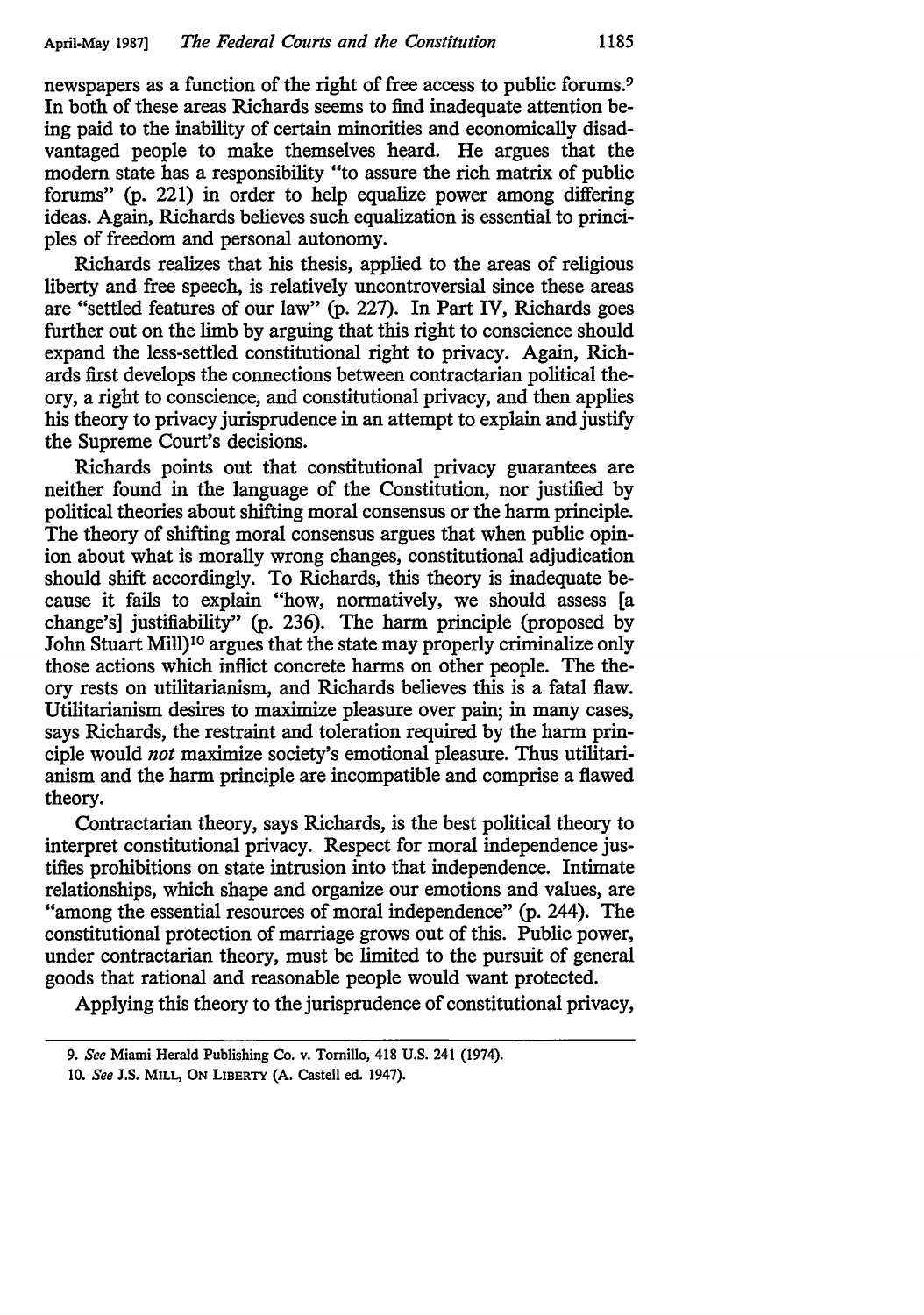Richards begins with the contraception cases.<sup>11</sup> He heavily emphasizes the rights of couples to control their sexual lives and thus express themselves within personal relationships. He touches again on the fundamental right to marriage and concludes that laws prohibiting contraception rest on outdated, non-neutral notions that sex must necessarily be linked with procreation.

The same themes carry over to Richards' discussion of abortion, although here he is on shakier ground. He claims that prohibiting abortion is not the sort of good that rational and reasonable people want protected because a fetus is not a full moral person. Of course this is exactly the conclusion which many abortion foes hotly dispute. Richards glosses over this problem, however, and goes on to explain that prohibition of abortion "fails, at a deep ethical level, to take seriously the moral independence of women as free and rational persons" (p. 268). He points out that the abortion dispute arises from disagreements over sexuality and gender roles, precisely the type of disagreements which the state should leave to be resolved by personal moral conscience.

Richards last discusses the law dealing with sexual autonomy. He argues that the Supreme Court's failure to strike down anti-sodomy laws12 is a failure to understand the background constitutional right to conscience and an abridgement of the rights of three groups: many heterosexual couples, certain disabled people, and homosexual men and women. Richards again notes that intimate relationships are an essential resource of moral independence. He points out that anti-sodomy laws rest on false and dubious moral beliefs. Moreover, he claims that the state should interfere in moral autonomy only to protect general, neutral goods, such as those which assure necessary and indispensable protection of life, bodily security, and integrity.

Richards concludes that the protection of a right to privacy should be broadened and strengthened: "Subversive conscience, speech, and ways of life are all of a piece, and all equally actuate the understanding and elaboration of our constitutional ideals of the moral sovereignty of each free person over oneself and the state" (p. 279).

*Toleration and the Constitution* is an ambitious undertaking, and there are times when it is evident that Richards has bitten off more than he can chew. It is, in the first place, probably impossible to give adequate shrift in three hundred pages to all the concepts which Richards brings forth. He covers not only the religion clauses, free speech, and privacy; he also comments on federalism, the separation of powers, the equal protection clause of the fourteenth amendment, cruel and unusual punishment, judicial review, law and politics, and the

<sup>11.</sup> Pp. 256-61. *See* Eisenstadt v. Baird, 405 U.S. 438 (1972); Griswold v. Connecticut, 381 U.S. 479 (1965).

<sup>12.</sup> *See* Bowers v. Hardwick, 106 S. Ct. 2841 (1986).